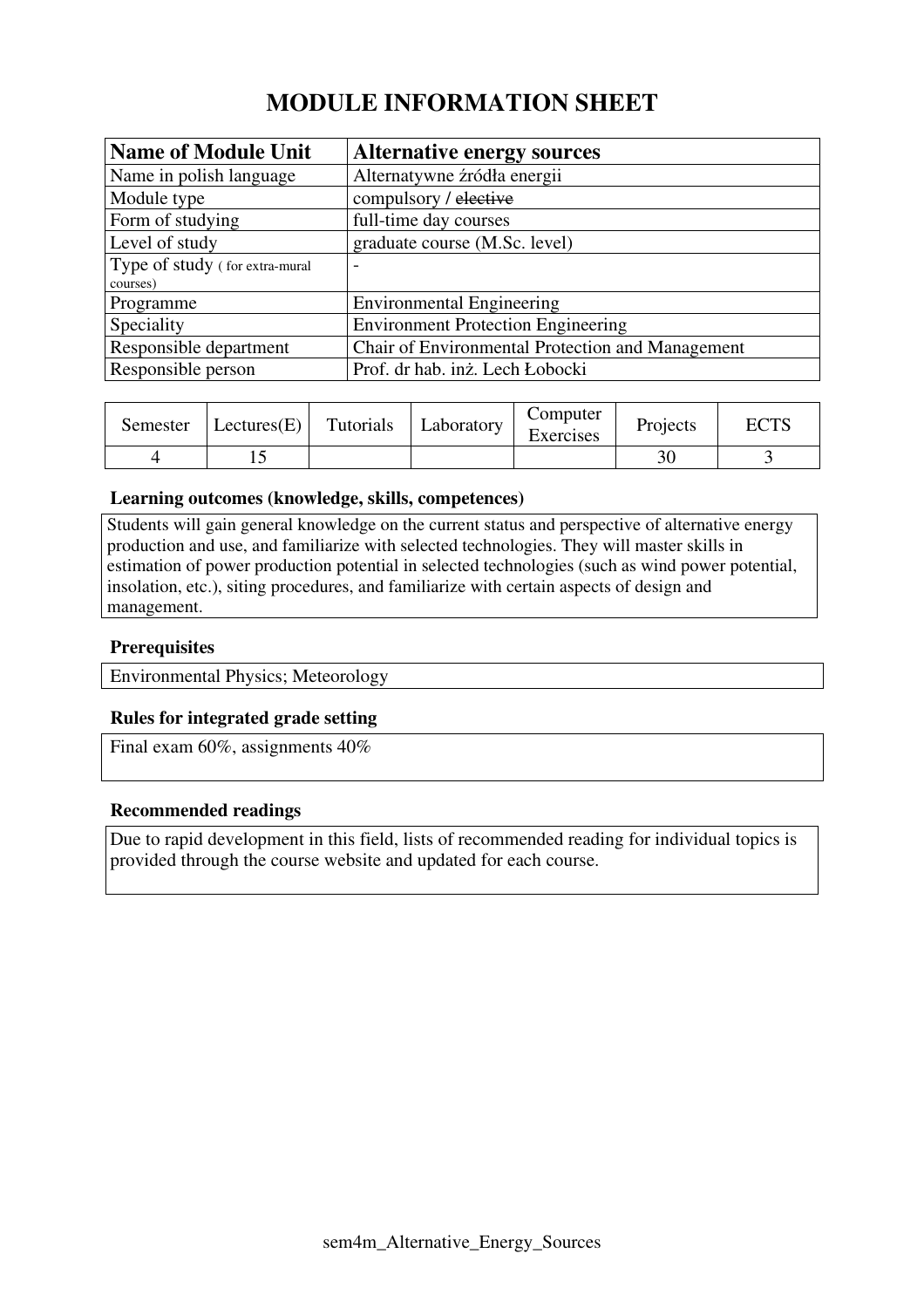## **Contents of lectures (syllabus)**

|                | <b>Topics</b>                                                         |                | <b>Scope</b> |
|----------------|-----------------------------------------------------------------------|----------------|--------------|
|                |                                                                       | (hrs.)         | (S / Ex)     |
|                | Introduction: needs for alternative energy sources, classification of |                | S            |
| 1              | alternative energy sources, current and projected energy demands,     |                |              |
|                | development scenarios                                                 |                |              |
| $\overline{2}$ | Wind power: advantages and shortcomings of wind power, wind           | $\overline{2}$ | S            |
|                | climatology, wind turbines and their characteristics. Environmental   |                |              |
|                | and economic aspects of wind energy production. Principles of         |                |              |
|                | estimating the wind power potential for siting purposes.              |                |              |
|                | Solar power: solar energy resources and its availability. Solar &     | $\overline{2}$ | S            |
|                | terrestrial radiation basics. Conversion methods. Solar collectors,   |                |              |
| 3              | concentration solar plants, photovoltaic cells – characteristics of   |                |              |
|                | individual technologies, technological, economic and environmental    |                |              |
|                | aspects. Principles of estimating energy production.                  |                |              |
|                | Energy storage. Electrochemical batteries, capacitors, mechanical     | $\overline{2}$ | S            |
| $\overline{4}$ | devices. Hydrogen as energy storage mediums, hydrogen production      |                |              |
|                | and storage, fuel cells. Technological, economic and environmental    |                |              |
|                | aspects of energy storage.                                            |                |              |
|                | Nuclear power: resources, technological potential, current status of  | $\overline{2}$ | S            |
| 5              | nuclear power production. Basic concepts, nuclear fission and         |                |              |
|                | radioactive decay, fuels and reactions, reactor types. Economic cost, |                |              |
|                | environmental issues and nuclear safety concerns.                     |                |              |
| 6              | Geothermal power: resources, exploitation methods, technologies.      | $\overline{2}$ | S            |
|                | Limitations, economic and environmental aspects.                      |                |              |
|                | Energy form solid waste. Incineration of solid waste and fuel from    | $\overline{4}$ | Ex           |
| 7              | solid waste. Landfill gas extraction and utilization. Biogas from     |                |              |
|                | digestion of organic waste.                                           |                |              |
|                | <b>Total</b>                                                          | 15             | hours        |

S – topics listed in the legal study programme standards from 12.07.2007 Ex – extended topics

#### **Lecturers**

Prof. Lech Łobocki, dr inż. Piotr Manczarski

#### **Assessment method**

Examination

## **Contents of guided projects**

|   | <b>Topics</b>                                                                                         | <b>Time</b> | <b>Scope</b> |
|---|-------------------------------------------------------------------------------------------------------|-------------|--------------|
|   |                                                                                                       | (hrs.)      | (S / Ex)     |
|   | Estimating the wind power potential for turbine siting using routine                                  | 10          |              |
|   | meteorological data                                                                                   |             |              |
| 2 | Estimation of the energy production of a solar installation (collector,<br>photovoltaic cell battery) | 12          | S            |
| 3 | Estimation of the energy potential of biogas extracted from landfill<br>site                          | 8           | Ex           |
|   | <b>Total</b>                                                                                          | 30          | hours        |

S – topics listed in the legal study programme standards from 12.07.2007  $Ex -$  extended topics